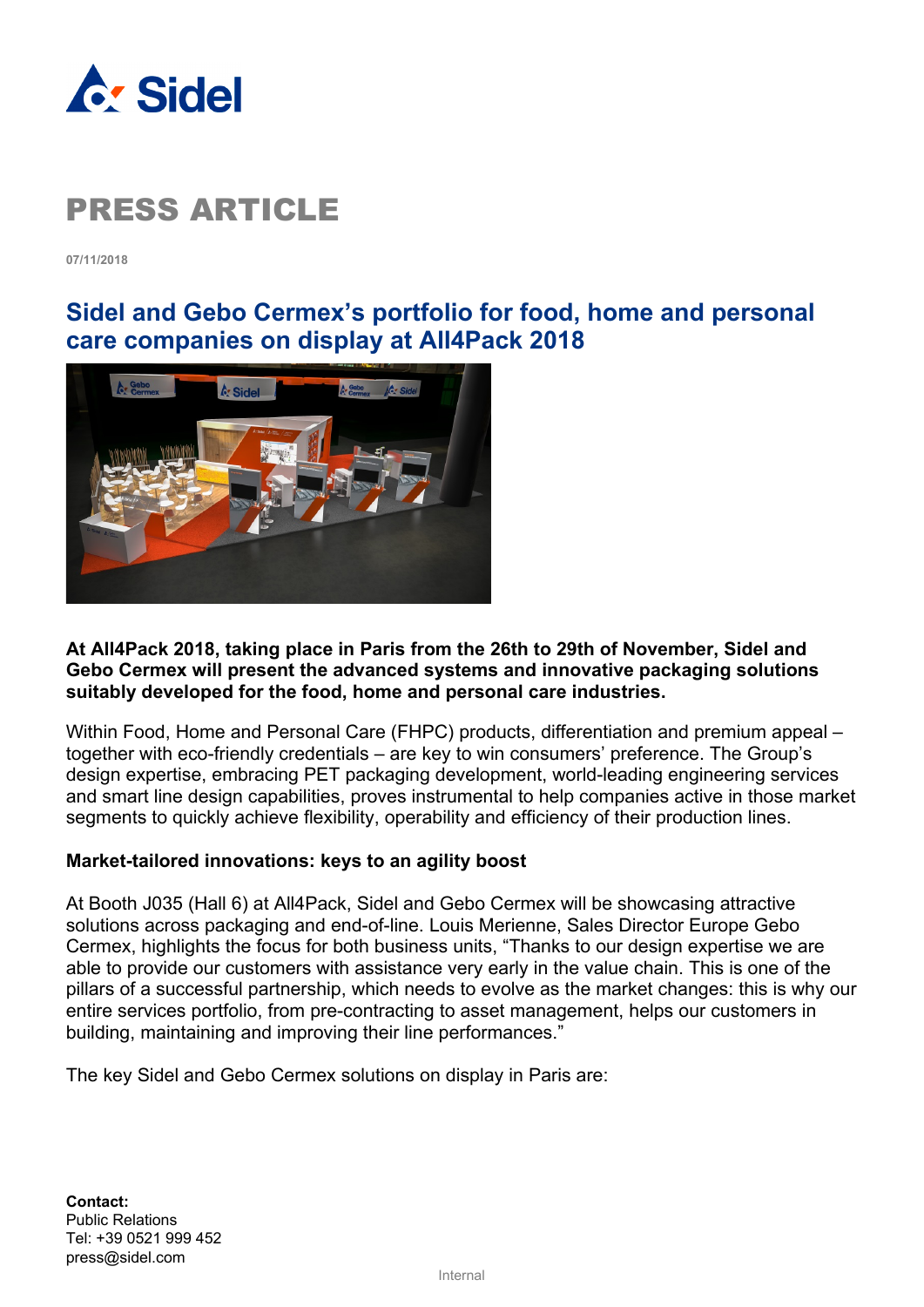

- The proven Sidel Matrix<sup>™</sup> blowers, overcoming the challenge of complex shapes by using preferential heating. This system benefits from the company's twenty-year expertise in producing complete PET lines for the most demanding FMCG producers, a reputation materialised in the world's largest installed base of Preferential Heating (PH) blowers and Combi solutions. Thanks to preferential heating, production of lightweight bottles in a variety of asymmetrical shapes across a wide range of packaging applications and with no compromises on optimal material distribution is no longer a challenge.
- SteadyEDGE™, a unique, patented base solution which offers FHPC producers enhanced brand differentiation options together with maximum production efficiency. In the FHPC markets – traditionally dominated by HDPE (High Density Polyethylene) and PP (Polypropylene) – Sidel's SteadyEDGE base offers chances to accelerate the take-up of PET containers. Along with innovative and attractive PET package design variants, it ensures stable and cost-efficient production.
- The award-winning Gebo Cermex CoboAccess™ Pal. This industrial cobotic palletising cell is a compact and robust solution: designed to complement low-speed lines, it contributes to line efficiency, reliability and – especially – increased welfare for operators.
- Gebo Cermex's AQFlex®, an all-in-one product handling technology, able to accommodate any product, whatever the application, whatever the market, in all container materials, formats and shapes, full or empty, while also enabling automatic changeovers and ensuring total care of product integrity.
- WB46, the latest addition to Gebo Cermex's wrap-around case packer portfolio, offering excellent performance in terms of flexibility, hygiene, and ergonomics and demonstrating that the 360° approach to wrap-around mechanization is the right direction to go in.

Cecile Alexandre, Category Director Food Home & Personal Care at Sidel, says, "Packaging is a key component of any marketing mix: it must be eye-catching to differentiate brands in the marketplace with dependable performance all the way from concept to consumer. The advantages of PET as a packaging material are numerous: it is strong, unbreakable, light, transparent, safe, and above all 100% recyclable. As a lightweight material, PET offers also considerable environmental benefits in the form of lower transport costs and reduced fuel emissions. Its unique geometric properties and inherent barrier properties, together with its design flexibility, have enabled food, home and personal care manufacturers to use less and less material in the packaging process, while optimising energy use. These processes also help reduce waste and improve sustainability measures."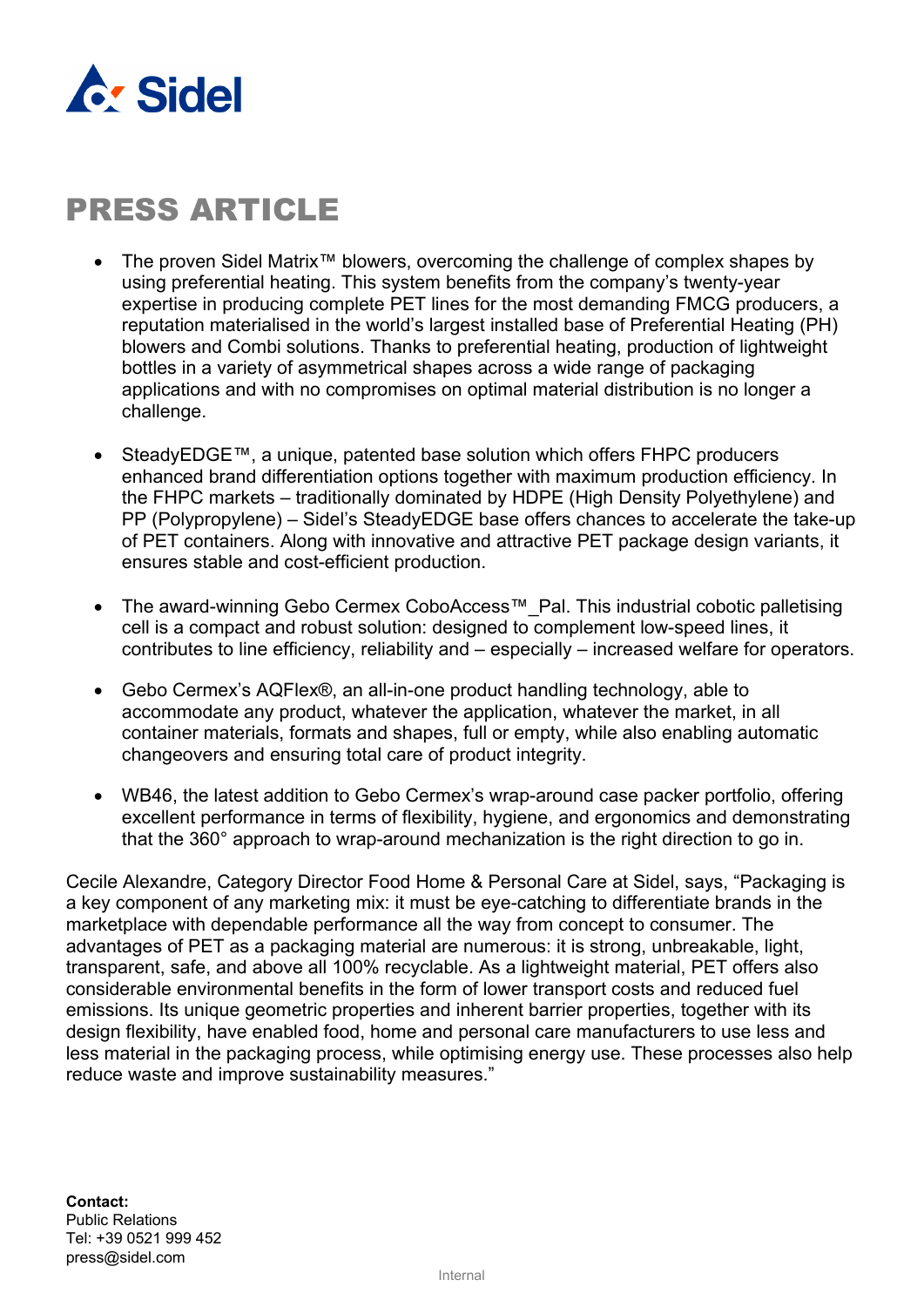

More information on Sidel and Gebo Cermex's participation at All4Pack 2018 is available at: [sidel.com](https://www.sidel.com/en/about/media/events/sidel-at-all4pack-ev-58) and [gebocermex.com.](https://www.gebocermex.com/en/about-us/news-press-events/events/gebo-cermex-at-all4pack-ev-13)



Editors Note: The images within this document are for illustrative purposes only and should not be used for reproduction. If high resolution copies are not attached with the document, please contact Katherina Riesner at F&H Porter Novelli for copies – see contact details below.

----------------------------------- For editorial, advertising and sponsorship enquiries, please contact: F&H Porter Novelli Katherina Riesner, Junior Consultant Tel: +49 (0) 89 121 75 180 Email: [sidel@fundh.de](mailto:sidel@fundh.de)

For any other enquiries, please contact: Sidel Group Lucia Freschi, Public Relations Manager Tel: +39 0521 999452/Cell: +39 3472632237 Email: [lucia.freschi@sidel.com](mailto:lucia.freschi@sidel.com)

**Contact:** Public Relations Tel: +39 0521 999 452 press@sidel.com